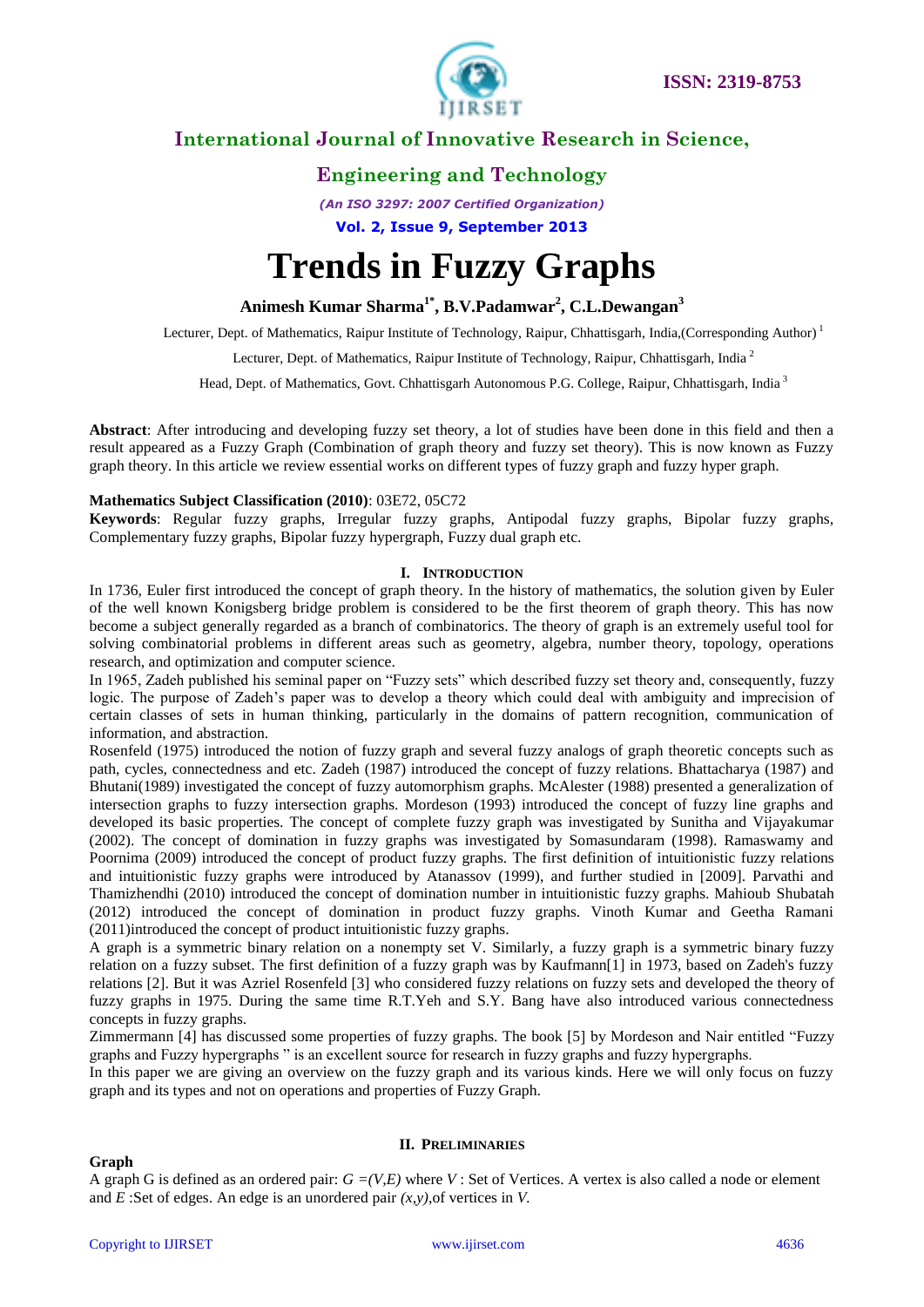

# **Engineering and Technology**

*(An ISO 3297: 2007 Certified Organization)*

**Vol. 2, Issue 9, September 2013**

## **Fuzzy Graph**

A fuzzy graph G is defined as an ordered pair: *G =(V,E)* where *V* : Set of Vertices. A vertex is also called a node or element and *E* : Set of edges. An edge is an element of the fuzzy set  $E: X \times Y \rightarrow [0,1]$ .

## **III.TYPE OF FUZZY GRAPHS**

## **1. Regular Fuzzy Graph**

A. Nagoor Gani and K.Radha (2008) introduced regular fuzzy graphs on paper "On Regular Fuzzy Graphs". In their paper they have introduced regular fuzzy graphs, total degree and totally regular fuzzy graphs. Regular fuzzy graphs and totally regular fuzzy graphs are compared through various examples. A necessary and sufficient condition for equivalence and characterization of regular fuzzy graph was provided. [6]

## **2. Complementary Fuzzy Graph**

Moderson(1994) introduced the concept of complement of fuzzy graphs and M.S.Sunitha and A. Vijayakumar(2001) gave a modified definition of complement of fuzzy graph[7]. R. Sattanathan and S. Lavanya(2009) studied about complementary fuzzy graphs and fuzzy chromatic number. In their paper they find the fuzzy chromatic number of complement of fuzzy graphs and gave the bounds for sum and product of fuzzy chromatic number of fuzzy graph and its complement. [8]

## **3. Antipodal Fuzzy Graph**

A. Nagoor Gani and J.Malarvizhi (2010) defined concept of Antipodal Graph. In crisp graph theory the concept of antipodal graph of a given graph G was introduced by Smith[8]. The condition on the graph G, for  $A(G) = G$  and  $A(G)$  $=\bar{G}$  are discussed by Aravamudhan and Rajendran<sup>[9]</sup>. As a fuzzy analog to this, in their paper antipodal fuzzy graph was defined and its nature was discussed.

## **4. Constant intuitionistic fuzzy graphs**

M. G. Karunambigai, R. Parvathi and R. Buvaneshwari (2011) introduced Constant intuitionistic fuzzy graphs. In their work, Constant Intuitionistic Fuzzy Graphs (IFGs), and totally constant IFGs were introduced. A necessary and sufficient condition for equivalence was provided. A characterization of constant IFGs on a cycle was also given. Some properties of constant IFGs with suitable illustrations were also discussed.[10]

## **5. Fuzzy Graph Structures**

T. Dinesh and T.V. Ramakrishnan (2011) introduced the concept of a fuzzy graph structure based on the concept of graph structure. A new concept, namely, graph structure has been introduced by E. Sampathkumar which, in particular, is a generalization of the notions like graphs, signed graphs and edge-coloured graphs with the colourings. According to him,  $G = (V, R_1, R_2, ..., R_k)$  is a graph structure if V is a nonempty set and  $R_1, R_2, ..., R_k$  are relations on V which are mutually disjoint such that each  $R_i$ ,  $i = 1, 2, 3, \dots, k$ , is symmetric and irreflexive. This is the motivation for the study of fuzzy graph structures. New concepts like ρi−edge, ρi−cycle, ρi−tree, ρi−forest, fuzzy ρi−cycle, fuzzy ρi−tree, fuzzy ρi−forest, ρi−connectedness etc. are introduced and studied.[11]

## 6. **Product Intuitionistic Fuzzy Graph**

The first definition of intuitionistic fuzzy graphs was proposed by Atanassov [12]. Dr. V. Ramaswamy and Poornima .B introduce the concept of product fuzzy graph. N. Vinoth Kumar and G.Geetha Ramani(2011) develop the concept of Product Intuitionistic fuzzy graphs of intuitionistic fuzzy graphs. Further investigate properties Product Intuitionistic fuzzy graphs.

## **7. Bipolar Fuzzy Hypergraphs**

In 1994 , Zhang [13] initiated the concept of bipolar fuzzy sets as a generalization of fuzzy sets. Bipolar fuzzy sets are an extension of fuzzy sets whose range of membership degree is [-1,1] . In bipolar fuzzy set, membership degree 0 of an element means that the element is irrelevant to the corresponding property, the membership degree (0,1] of an element indicates that the element somewhat satisfies the property, and the membership degree [-1,0) of an element indicates the element somewhat satisfies the implicit counter property.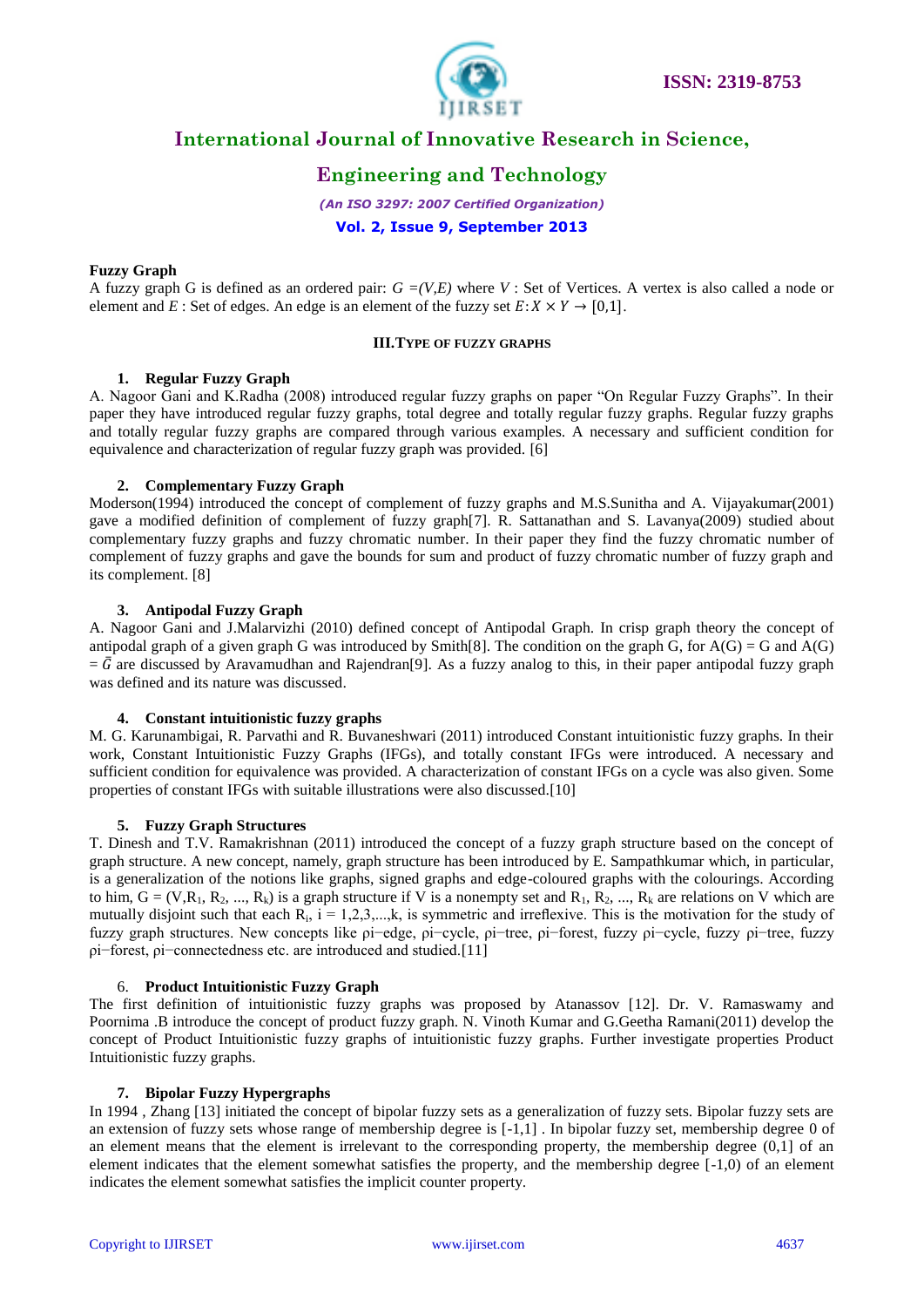

# **Engineering and Technology**

*(An ISO 3297: 2007 Certified Organization)*

## **Vol. 2, Issue 9, September 2013**

S.Samanta and M .Pal(2012) define some basic concepts of bipolar fuzzy hypergraphs, cut level bipolar fuzzy hypergraphs, dual bipolar fuzzy hypergraphs and bipolar fuzzy transversal. Also some basic theorems related to the stated graphs have been presented.<sup>[14]</sup>

## **8. Irregular Fuzzy Graphs**

A. Nagoor Gani and S. R. Latha (2012) defined Neighbourly total irregular fuzzy graphs, highly irregular fuzzy graphs and highly total irregular fuzzy graphs were introduced. A comparative study between neighbourly irregular and highly irregular fuzzy graphs was made. Also some results on neighbourly irregular fuzzy graphs were studied.[15]

## **9. Irregular Bipolar Fuzzy Graphs**

S.Samanta and M .Pal (2012) define irregular bipolar fuzzy graphs and its various classifications. Size of regular bipolar fuzzy graphs was derived. The relation between highly and neighbourly irregular bipolar fuzzy graphs were established. Some basic theorems related to the stated graphs have also been presented.[16]

## **10. Fuzzy Labeling Graph**

A.Nagoor Gani and D. Rajalaxmi (a) Subahashini (2012) introduced a new concept of fuzzy labeling. A graph is said to be a fuzzy labeling graph if it has fuzzy labeling. Fuzzy sub graph, union, fuzzy bridges, fuzzy end nodes, fuzzy cut nodes and weakest arc of fuzzy labeling graphs have been discussed. And number of weakest arc, fuzzy bridge, cut node and end node of a fuzzy labeling cycle has been found. It is proved that  $\Delta(G^{\omega})$  is a fuzzy cut node and  $\delta(G^{\omega})$  is a fuzzy end node of fuzzy labeling graph. Also it was proved that If  $G^\omega$  is a connected fuzzy labeling graph then there exists a strong path between any pair of nodes.[17]

## **11. Strong Intuitonistic Fuzzy Graphs**

Muhammad Akram and Bijan Davvaz (2012) introduce the notion of strong intuitionistic fuzzy graphs and investigate some of their properties. They discuss some propositions of self complementary and self weak complementary strong intuitionistic fuzzy graphs. They introduced the concept of intuitionistic fuzzy line graphs.[18]

## **12. Interval-valued Fuzzy Graph**

Muhammad Akram and Wieslaw A. Dudek (2012) define the operations of Cartesian product, composition, union and join on interval-valued fuzzy graphs and investigate some properties. They gave concept of isomorphism (resp. weak isomorphism) between interval-valued fuzzy graphs. They also introduced the notion of interval-valued fuzzy complete graphs and present some properties of self complementary and self weak complementary interval-valued fuzzy complete graphs.[19]

## **13. Fuzzy Middle Graph**

Veena Mathad and B. Sharada (2012) introduced the concept of fuzzy middle graph and its properties.[20]

## **14. Complete interval-valued Fuzzy Graph**

Hossein Rashmanlou and Young Bae Jun (2013) In their paper, they provided three new operations on interval-valued fuzzy graphs; namely direct product, semi strong product and strong product. They gave sufficient conditions for each one of them to be complete.[21]

## **15. Balanced Intuitionistic Fuzzy Graph**

Al-Hawary [1] introduced the concept of balanced fuzzy graphs and studied some operations of fuzzy graphs. Atanassov [6] introduced the concept of intuitionistic fuzzy relations and intuitionistic fuzzy graphs(IFGs). Parvathy and Karunambigai<sup>[8]</sup> introduced the concept of IFG elaborately and analysed its components. Articles<sup>[24, 25, 26]</sup> motivated us to analyze balanced IFGs and their properties. Their paper deals with the significant properties of balanced IFG. The basic definition and theorems needed are discussed in section 2.The necessary condition for an IFG to be a Balanced IFG if the graph *G* is complete, strong, regular and self complementary IFG were discussed. They also discussed some properties of complementary and self complementary balanced IFGs. Also deals with direct product, semi strong product and strong product of intuitionistic fuzzy graphs and their properties with suitable illustrations were given.[22]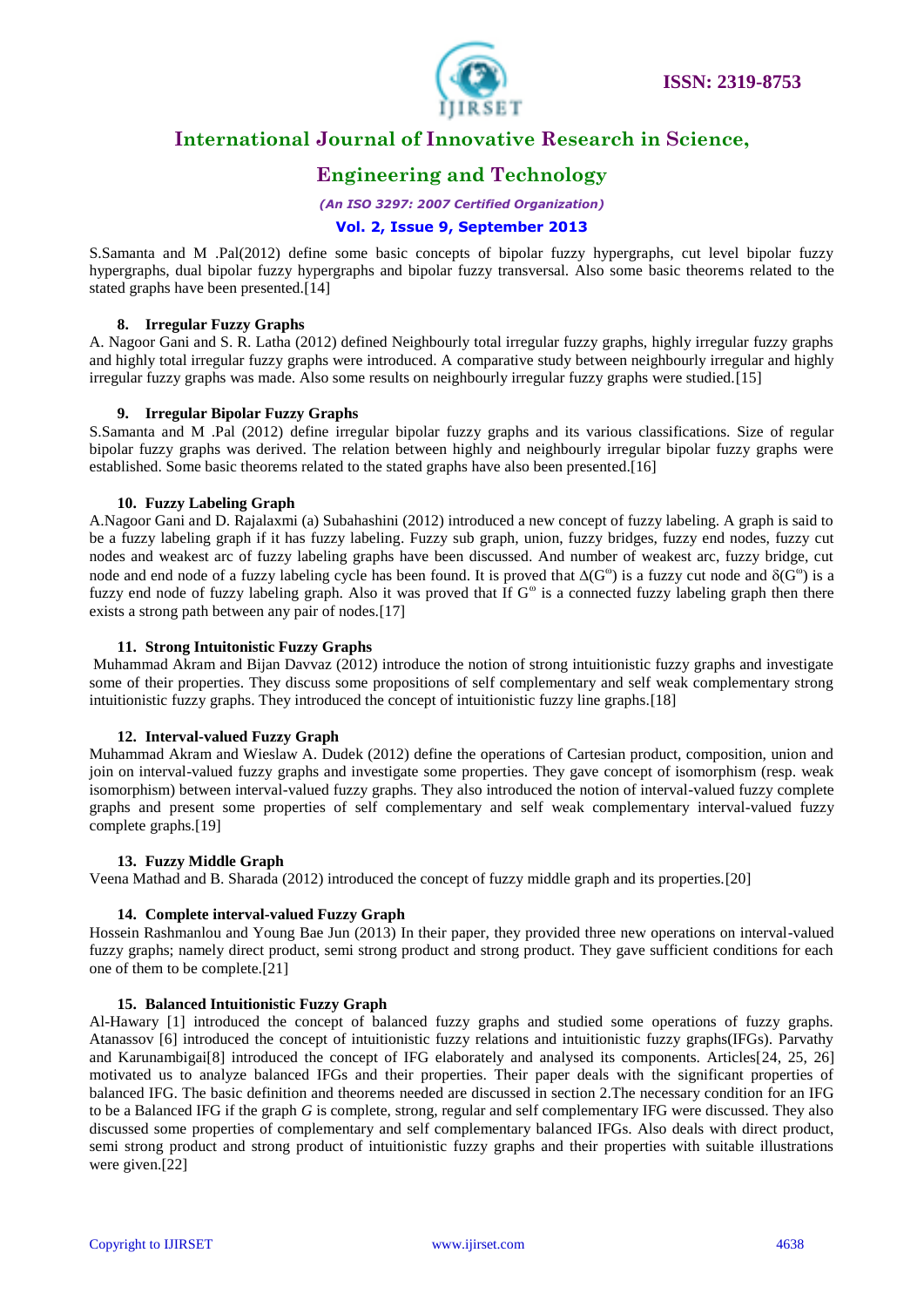

# **Engineering and Technology**

*(An ISO 3297: 2007 Certified Organization)*

## **Vol. 2, Issue 9, September 2013**

## **16. Fuzzy Dual Graph**

Nuha abdul-jabbar, Jehan H. Naoom , Eman H. Ouda ( Dec 2009) introduced Fuzzy dual graph. In their paper the definition of fuzzy dual graphs was considered with the following properties we re obtained, which was the dual of the dual of fuzzy graph is the fuzzy graph itself, and the dual of fuzzy bipartite graph is Eulerian fuzzy graph.[23]

## **IV.CONCLUSION**

In this paper we are willing to summarize *types of fuzzy graph, fuzzy graph structure* and also *type of intuitionistic fuzzy graph* along with persons related to respective topic. We hope this paper will help the researchers to look the field of Fuzzy Graph at a glance.

#### **REFERENCES**

- [1] Kauffman, A., Introduction a la Theorie des Sous-emsembles Flous , Vol. I, Masson et cie , 1973
- [2] Rosenfeld, A., Fuzzy Graphs,In Fuzzy Sets and their Applications to Cognitive and Decision Process*,* M.,Eds. Academic Press,New York, 77- 95, 1975
- [3] Mordeson, J.N., Nair, P.S., *Fuzzy Graphs and Fuzzy Hypergraphs, Physica* Verlag 2000
- 
- [4] Zadeh, L.A. , *Similarity Relations and Fuzzy Ordering,* Inform.Sci. 3, 177-200, 1971 [5] Zimmermann, H.J., *Fuzzy Set Theory and its Applications ,* Allied Publishers, 1996
- [6] Nagoor Gani, A., and Radha, K., *On Regular Fuzzy Graphs,* Journal of Physical sciences , Vol.12, 33-40, 2008
- [7] Sunitha, M.S., and Vijaya Kumar, A., *Complement of a Fuzzy Graph, Indian* J. Pure appl. Math. , 33(9) ,1451-1464, 2002
- [8] Nagoor Gani, A., and Malarvizhi, J.,*On Antipodal Fuzzy Graph*, Applied mathematical sciences , Vol. 4, no.43,2145-2155,2010
- [9] Aravamudhan.,B and Rajendran,B. , *On Antipodal Graphs,*Disc Math 49, 1984
- [10] Karunambigai , M.G., and Parvathi, R., and Buvaneswari, R., *Constant Intuitionistic Fuzzy Graphs,* NIFS 17,1,37-47,2011
- [11] Dinesh, T., and Ramakrishnan, T.V., *On Generalised Fuzzy Graph Structures,* Applied mathematical sciences , Vol. 5, no.4,173-180, 2011
- [12] Vinoth Kumar, N., and Geetha Ramani,G., *Product IntuitionisticFuzzy Graph,* International Journal of Computer Applications, Vol. 28, No.1
- [13] Zhang,W.R., *Bipolar fuzzy sets and relations: a computational frame work for cognitive modeling and multiagent decision analysis*, Proceedings of IEEE
- Conf., 305-309, 1994
- [14] Samanta, S., and Pal, M., *Bipolar Fuzzy Hypergraphs,* International journal of Fuzzy Logic Systems,Vol.2,No.1,February 2012
- [15] Nagoor Gani, A., and Latha, S.R., *On Irregular Fuzzy Graphs,* Applied Mathematical Sciences, Vol. 6, no. 11, 517-523,2012
- [16] Samanta, S., and Pal,M., *Irregular Bipolar Fuzzy Graphs*, International Journal of Application of Fuzzy Sets, Vol.2, 91-102,2012
- [17] Nagoor Gani,A., and D.Rajalaxmi(a) Subahashini, *Properties of Fuzzy Labeling Graph*, Applied Mathematical Sciences, Vol. 6, no. 70, 3461- 3466, 2012
- [18] Akram , Muhammad, and Davvaz, Bijan, *Strong Intuitionistic Fuzzy Graphs*, Filomat 26:1, 177-196,2012
- [19] Akram , Muhammad, and Dudek, Wieslaw A., *Interval-valued fuzzy graphs*, arXiv,v1,2012
- [20] Mathad, V., and Sharada,B., *On Fuzzy Middle Graph*, 2012
- [21] Rashmanlou, Hossein, and Jun, Y.B., *Complete interval-valued fuzzy graphs*, Annals of Fuzzy Mathematics and Informatics, Vol. x, No. x
- [22] Karunambigai, M.G., Akram,M., and Sivasankar,S., and Palanivel,K., *Balanced Intuitionistic Fuzzy Graphs*, Applied Mathematical Sciences, Vol. 7,

, no. 51,2501-2514, 2013

- [23] Nuha abdul-jabbar, Jehan H. Naoom and, Ouda, Eman H., *Fuzzy Dual Graph,*Journal of Al-Nahrain University, Vol.12(4), pp. 168-171, Dec. 2009,
- [24] AL-Hawary, T. , *Complete fuzzy graph*, International J.Math. Combin.4, 26-34,2011
- [25] Atanassov, K.T., *Intuitionistic fuzzy sets: Theory and applications, Studies in fuzziness and soft computing*, Heidelberg, New York, Physica-Verl.,1999
- [26] Parvathi,R., and Karunambigai, M.G., *Intuitionistic fuzzy graphs,* Computational Intelligence, Theory and applications ,139-150,2006

# **BIOGRAPHY**



**Animesh Kumar Sharma** is a Lecturer in the Department of Mathematics, Raipur Institute of Technology, Mandir Hasaud, Raipur, Chhattisgarh, India. In July 2005, he obtained his Master's Degree in Mathematics from Pt. Ravishankar Shukla University, Raipur, Chhattisgarh, India. Also he obtained his M.Phil. Degree in Mathematics from The Global Open University, Nagaland, India in 2010. He has completed his Master's Degree in Information Technology from Dr. C.V. Raman University, Bilaspur,

Chhattisgarh in 2013. He is having more than 6 years of teaching experience of mathematics at undergraduate and postgraduate level. His main research field is in fuzzy set theory, fuzzy graph theory and application of fuzzy systems.